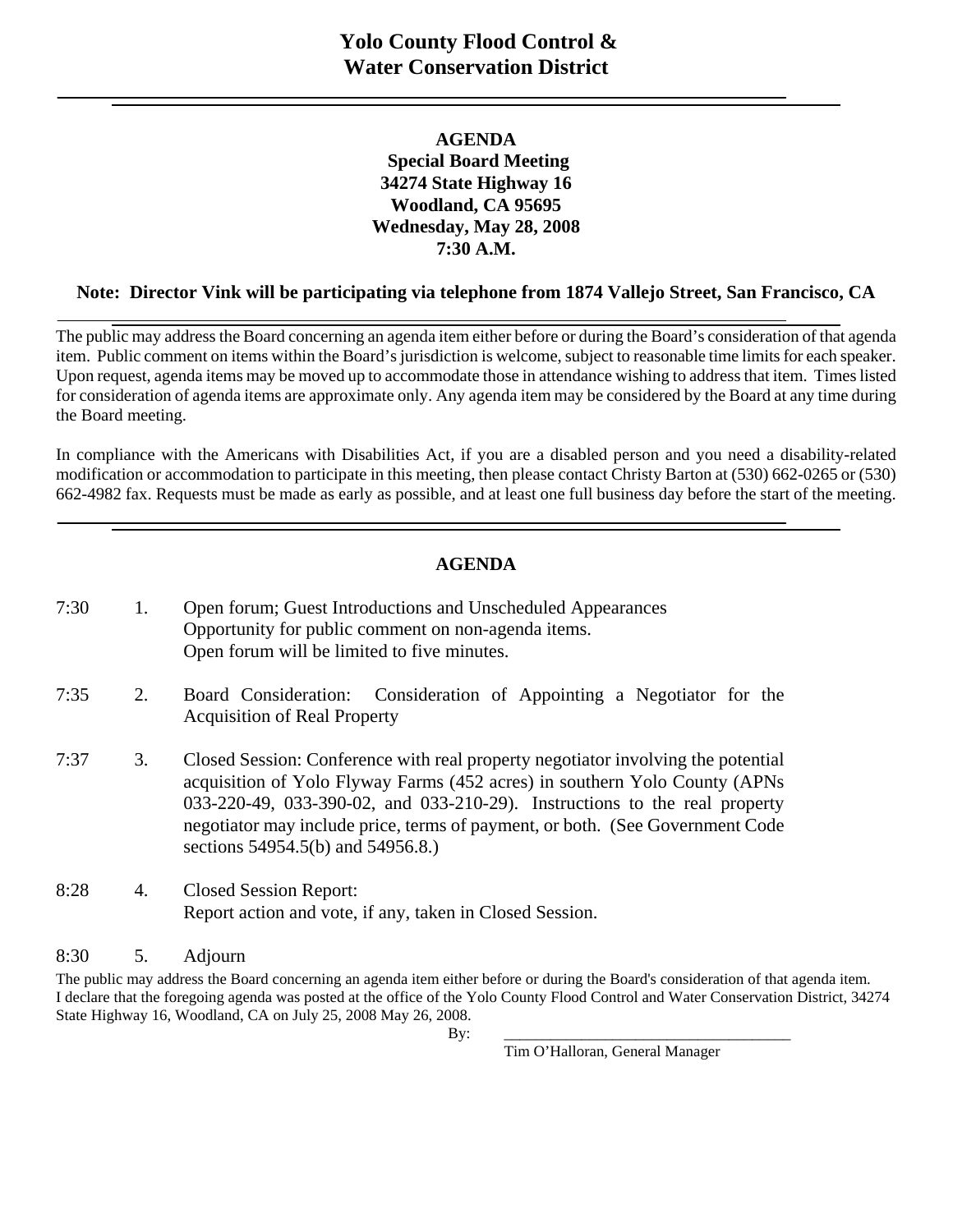

**FLOOD CONTROL & WATER CONSERVATION DISTRICT** 

## **SPECIAL BOARD MEETING MINUTES Wednesday, May 28, 2008, 7:30 AM**

 **YCFCWCD Offices 34274 State Highway 16 Woodland, CA 95695** 

A special meeting of the Board of Directors of the Yolo County Flood Control and Water Conservation District (District) was held at 7:30 a.m. on May 28, 2008, at its regular place of business, 34274 State Highway 16, Woodland, California. Vice Chair Tadlock convened the meeting. In attendance were:

District Board Erik Vink, Chair (by speakerphone) Ron Tadlock, Vice Chair Ann Brice, Director Bruce Rominger, Director

District Staff and Consultants Tim O'Halloran, General Manager Paul Bartkiewicz, Legal Counsel

**Members of the Public**  Charles Tyson (owner of Yolo Flyway Farms, Inc.)

# **1. OPEN FORUM**

No comments were made.

## **2. APPOINTMENT OF REAL PROPERTY NEGOTIATOR**

**8.17** M/S/C by roll call vote to appoint the General Manager as the District's real property negotiator regarding the potential acquisition of Yolo Flyway Farms, Inc.

# **3. CLOSED SESSION**

Vice Chair Tadlock adjourned the meeting to closed session for a conference with the District's real property negotiator involving the potential acquisition of Yolo Flyway Farms, Inc. General Manager Tim O'Halloran and District Legal Counsel Paul Bartkiewicz attended the closed session. Charles Tyson, in his capacity of the owner of Yolo Flyway Farms, Inc., attended the closed session until 8:05 a.m. Director Rominger left the meeting at 8:45 a.m.